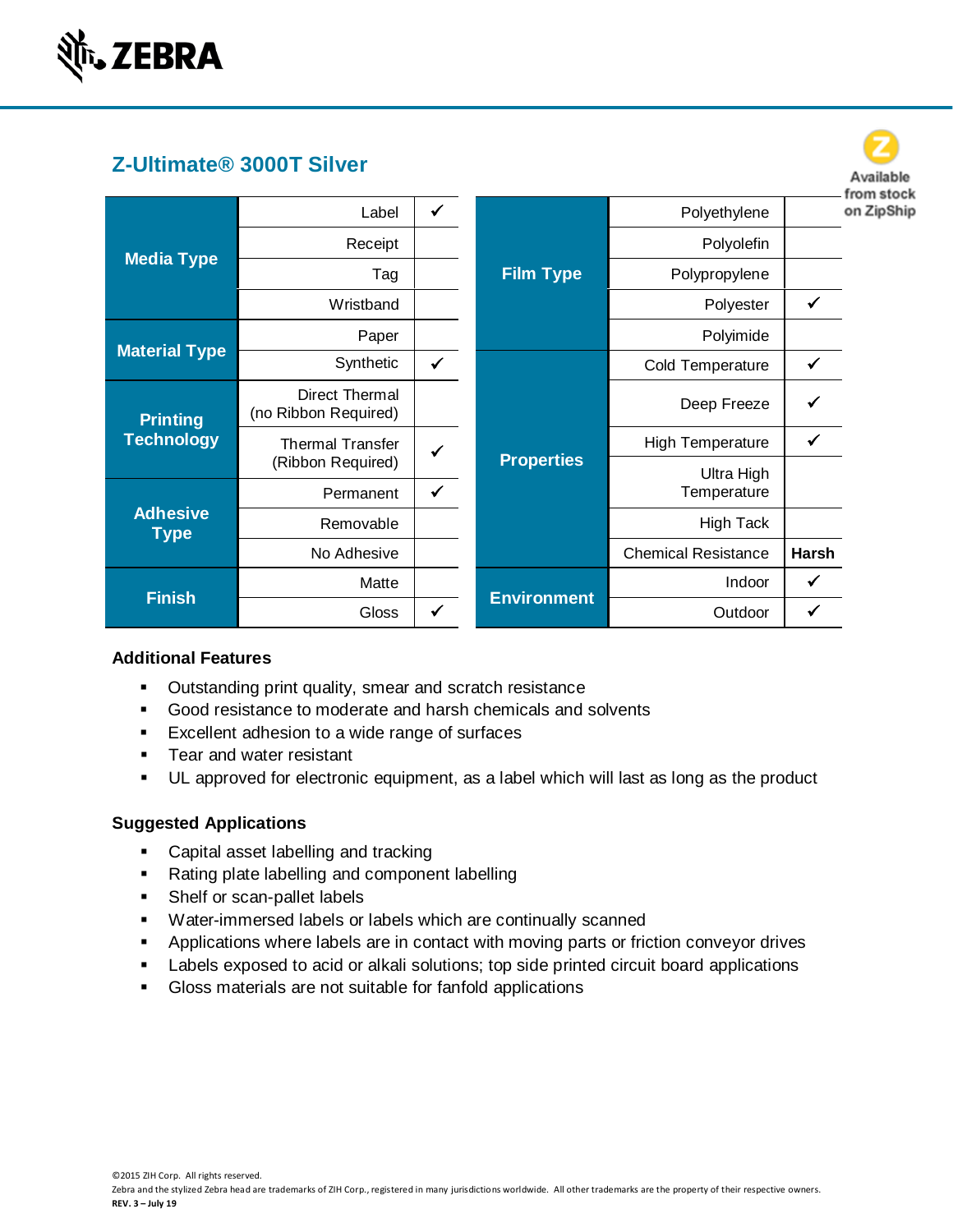

# **UL Recognised**

UL approved for use with the following ribbons:

- 4800
- 5095
- 5100

# **Technical Specifications**



|                  | <b>Description</b>               |            | <b>Caliper</b>      |
|------------------|----------------------------------|------------|---------------------|
| <b>Facestock</b> | Gloss silver topcoated polyester |            | 50 microns          |
| <b>Adhesive</b>  | Permanent acrylic adhesive       | 20 microns |                     |
| Liner            | 65gsm white glassine liner       |            | 56 microns          |
|                  |                                  | Total      | 126 microns $±10\%$ |

| <b>Recommended Zebra Printers:</b>                                                                                                                                                  | P4T™, desktop, mid-range and high-<br>performance thermal printers |
|-------------------------------------------------------------------------------------------------------------------------------------------------------------------------------------|--------------------------------------------------------------------|
| <b>Recommended Zebra Ribbons:</b>                                                                                                                                                   | 4800, 5095, 5100                                                   |
| <b>Minimum Application Temperature:</b><br>When the label is applied, the environment<br>and surface should be above this temperature                                               | $2^{\circ}$ C                                                      |
| <b>Service Temperature Range:</b><br>Following correct application and appropriate<br>dwell time (usually 24hrs) the media will<br>withstand this temperature range                 | -40 $\degree$ C to 150 $\degree$ C                                 |
| <b>Recommended Storage Conditions:</b><br>Storage of product before use                                                                                                             | 1 year duration when stored at $21^{\circ}$ C, at<br>50% RH        |
| <b>Expected Life Span in Application:</b><br>Following correct application and appropriate<br>dwell time (usually 24hrs) we expect, but do<br>not warrant, a life span as indicated | Indoor use, 1 year+<br>Outdoor use, 1 year+                        |

©2015 ZIH Corp. All rights reserved.